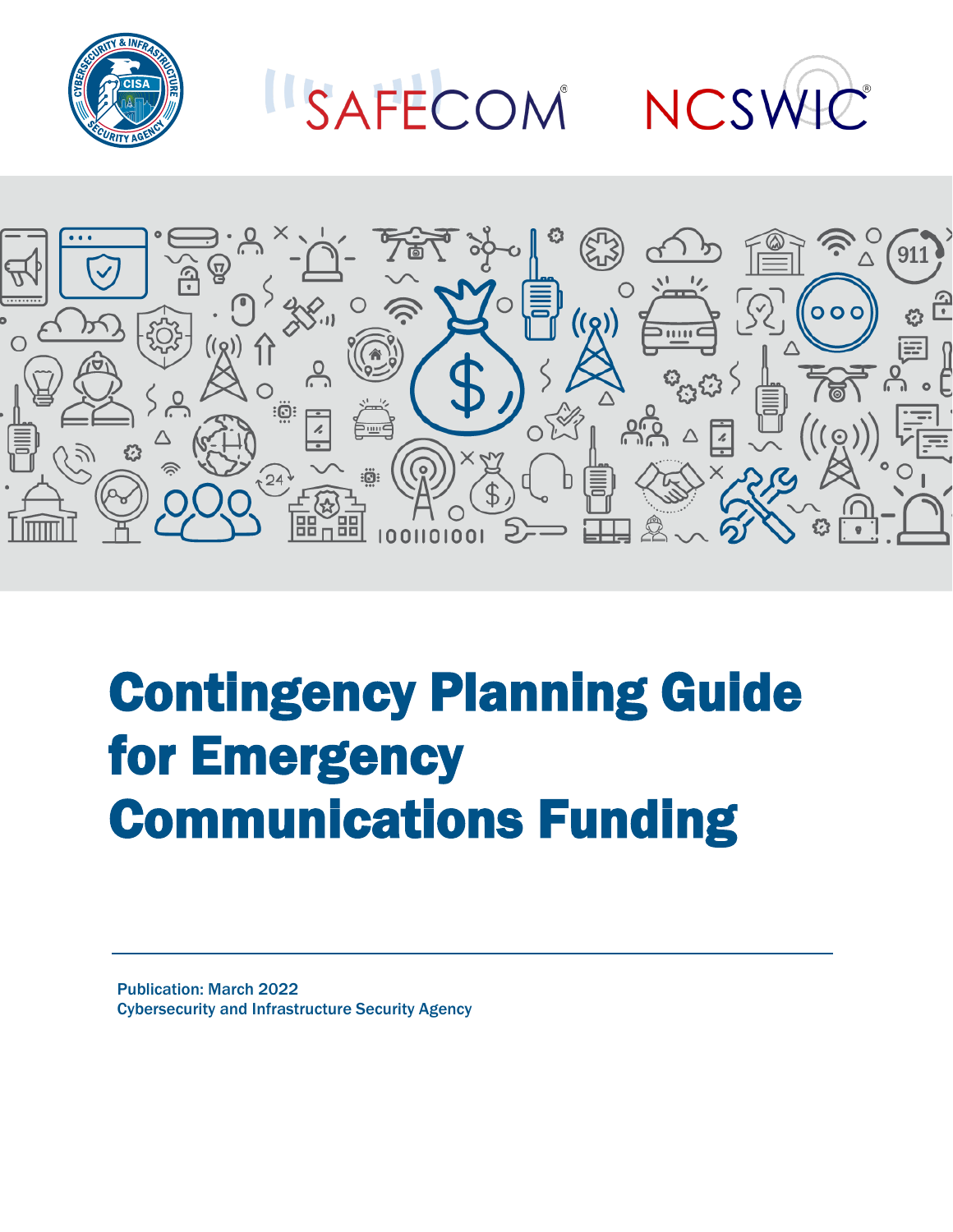# **Table of Contents**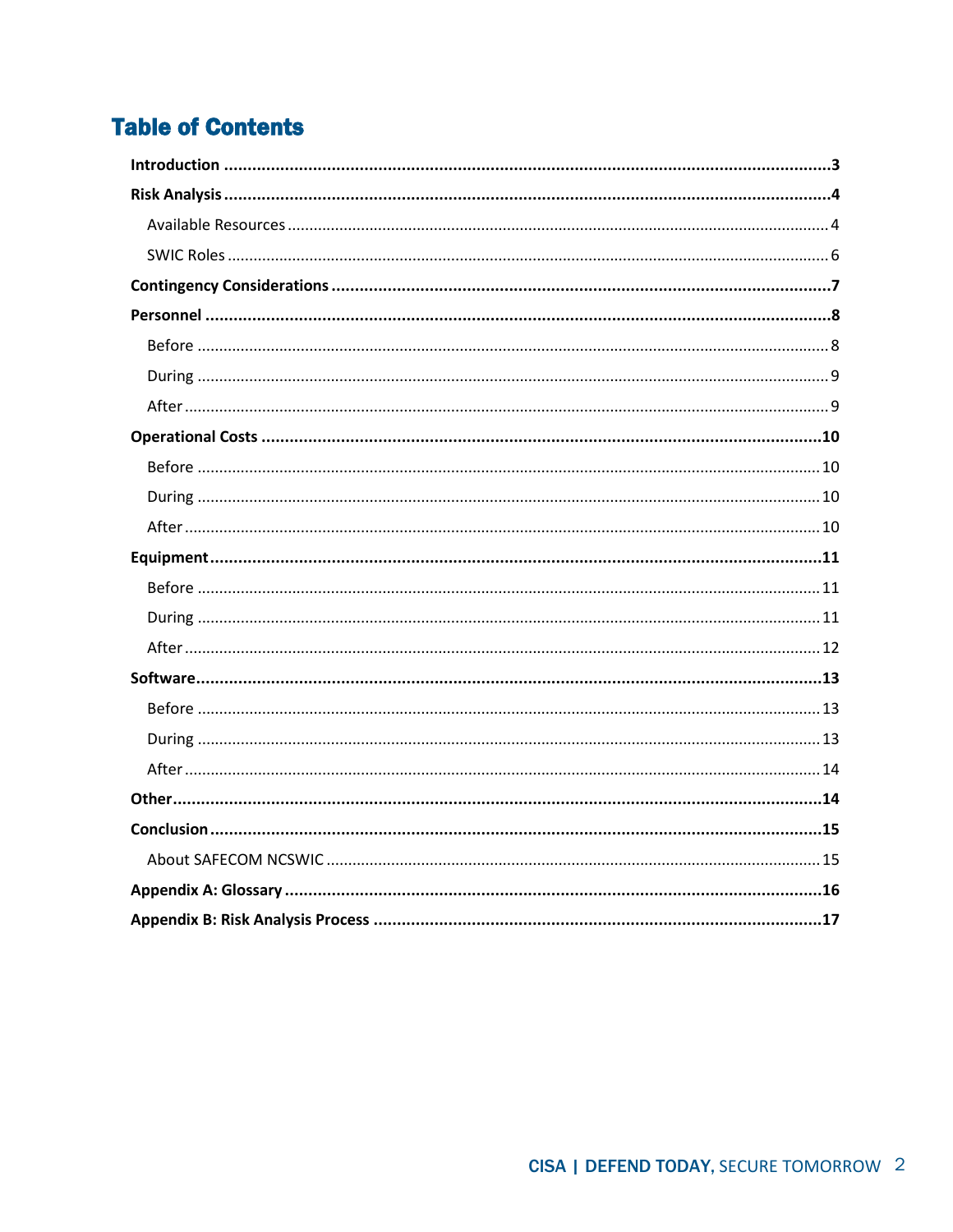## <span id="page-2-0"></span>INTRODUCTION

When disaster strikes, the need to communicate is immediate. States, territories, tribes, and localities rely on operable and interoperable communications to respond effectively to incidents, both large and small. While recognized as a priority across the nation, funding for emergency communications remains a challenge, especially in a period of stressed budgets and competing priorities. To ensure public safety stakeholders have the information they need to make effective decisions before, during, and after budget cuts, this guide provides a series of contingency considerations to justify investment in mission-critical components.

Recent national events, such as the COVID-19 pandemic, ongoing geopolitical tensions, and severe weather events have caused public safety agencies to reprioritize funding, often to the emergency communications community's detriment. In an already strained funding environment, budget reductions directly impact everything from project timelines to employment status. While the nation continues to face unprecedented events, it is important to note that the causes of funding cuts may come from multiple sources for various reasons. As a result, this guide provides considerations that help agencies navigate budget decisions, regardless of the event or decision impacting emergency communications funding.

The Cybersecurity and Infrastructure Security Agency (CISA), in partnership with SAFECOM and the National Council of Statewide Interoperability Coordinators (NCSWIC), developed the *Contingency Planning Guide for Emergency Communications Funding* to help decision-makers plan for the continuity of public safety communications budgets. Building off the [Contingency Considerations When Facing Reductions in Emergency](https://www.cisa.gov/publication/sustaining-public-safety-communications-systems-documents)  [Communications Budgets](https://www.cisa.gov/publication/sustaining-public-safety-communications-systems-documents) fact sheet published in April 2021, this expanded guide provides a more comprehensive look at the considerations public safety officials must weigh when planning for or facing budget reductions. Specifically, this guide focuses on five mission-critical emergency communications components and provides detail on the considerations within each category, including personnel, operational costs, equipment, software, and a catch-all "other." Additionally, the guide features real-world examples showcasing the successful implementation of contingency planning best practices and considerations.

The public safety mission requires agencies to continue the performance of essential functions and deliver critical services across a broad spectrum of emergencies when events disrupt normal operations. Even if agencies' budgets are drastically reduced, emergency services must continue. While this guide focuses on contingency planning for *emergency communications funding*, it includes an overview of continuity planning and the risk analysis process. There are numerous resources to assist public safety agencies in assessing and mitigating risks, which decision-makers can incorporate into contingency plans. Comprehensive continuity planning is a diverse and complex field, with terminology often differing across the disciplines. As such, [Appendix A](#page-15-0) provides a glossary with selected definitions of terms used within this guide to ensure consistency with national guidance and standards.<sup>[1](#page-2-1)</sup>

CISA collaborated with the Joint SAFECOM and NCSWIC Funding and Sustainment Committee to gather input from members and other public safety experts to develop this guide. While suggestions in this guide might not apply to every public safety stakeholder or discipline, officials are encouraged to use this document as a resource when preparing for, responding to, or recovering from incidents that necessitate emergency communications budget cuts.

<span id="page-2-1"></span><sup>1</sup> The Federal Emergency Management Agency defines continuity terms a[t fema.gov/emergency-managers/national](http://www.fema.gov/emergency-managers/national-preparedness/continuity/terms)[preparedness/continuity/terms.](http://www.fema.gov/emergency-managers/national-preparedness/continuity/terms)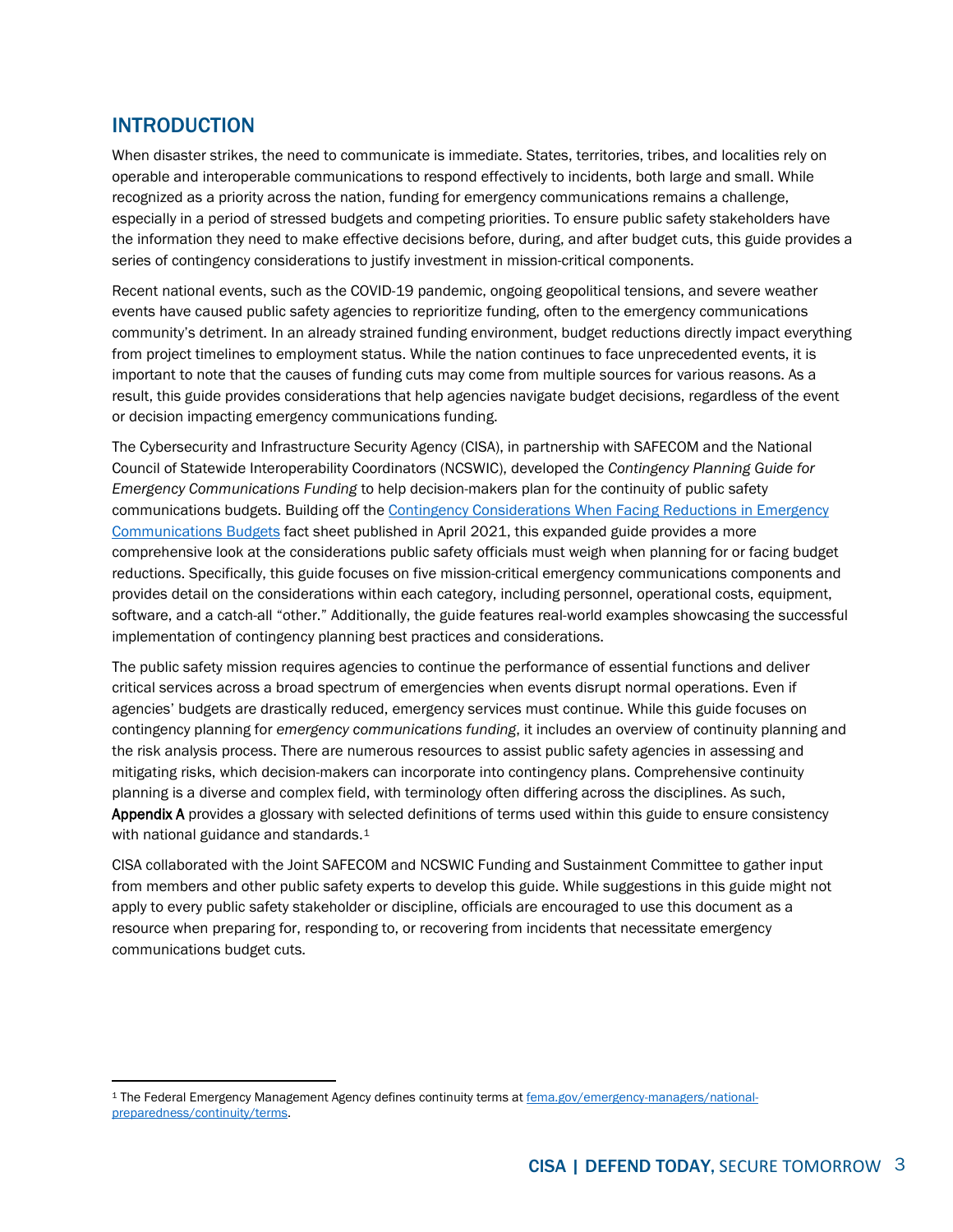# <span id="page-3-4"></span><span id="page-3-0"></span>RISK ANALYSIS

Effective risk analysis relies on a cyclical, multi-step process to help agencies assess and communicate potential hazards and impacts. As seen i[n Figure 1,](#page-3-2) this process typically consists of four steps: identifying threats and vulnerabilities; conducting a risk assessment; communicating findings; and developing a response approach. In the context of emergency communications, public safety officials can leverage this process to determine missioncritical functions and prioritize areas for funding. For a more comprehensive view and explanation of the risk analysis process, refer to [Appendix B.](#page-16-0)

The first step to conducting a successful risk analysis is identifying the specific challenges that a public safety agency is facing or may eventually face. Understanding that these hazards vary across jurisdictions, stakeholders are encouraged to use state, local, and regional resources to determine their most pressing threats and vulnerabilities. For more information, reference the [Available Resources](#page-3-0) section of this guide.

<span id="page-3-2"></span>

Once public safety officials identify threats and vulnerabilities, they must conduct a risk assessment to determine the probability and impact of potential incidents. While there are multiple approaches to conducting a risk assessment, each evaluation strategy shares the same goal: understanding the likelihood and severity of potential hazards. After officials have completed a risk assessment, it is crucial to communicate findings with leadership and determine an appropriate risk response. These responses should be codified into planning, training, and exercise materials and revisited regularly to ensure viability and continuity.

#### <span id="page-3-1"></span>*Available Resources*

[Table 1](#page-3-3) summarizes resources from the Federal Emergency Management Agency (FEMA), CISA, and the National Institute of Standards and Technology (NIST) that provide information on continuity planning and risk assessments, which aid in developing contingency plans.

<span id="page-3-3"></span>

| <b>Office</b> | <b>Resource</b>                              | <b>Description</b>                                                                                                                                                                                                                                                                                                                                                                                                                                                                                                                                                            |
|---------------|----------------------------------------------|-------------------------------------------------------------------------------------------------------------------------------------------------------------------------------------------------------------------------------------------------------------------------------------------------------------------------------------------------------------------------------------------------------------------------------------------------------------------------------------------------------------------------------------------------------------------------------|
| <b>FEMA</b>   | <b>National Continuity</b><br>Programs (NCP) | Serves the public by coordinating the federal programs and activities that preserve the<br>nation's essential functions across a wide range of potential threats and emergencies.<br>On behalf of the White House, the Secretary of Homeland Security, and the FEMA<br>Administrator, NCP guides and assists the planning and implementation of continuity<br>programs that enable federal, as well as state, local, tribal, and territorial (SLTT)<br>governments to perform their essential functions and deliver critical services throughout<br>all phases of a disaster. |
|               | <b>Continuity Guidance</b><br>Circular       | Provides a resource for the whole community to integrate and synchronize continuity<br>efforts and may be used as a reference by organizations developing continuity plans,<br>programs, and processes.                                                                                                                                                                                                                                                                                                                                                                       |

#### *Table 1: Continuity Planning and Risk Assessment Resources*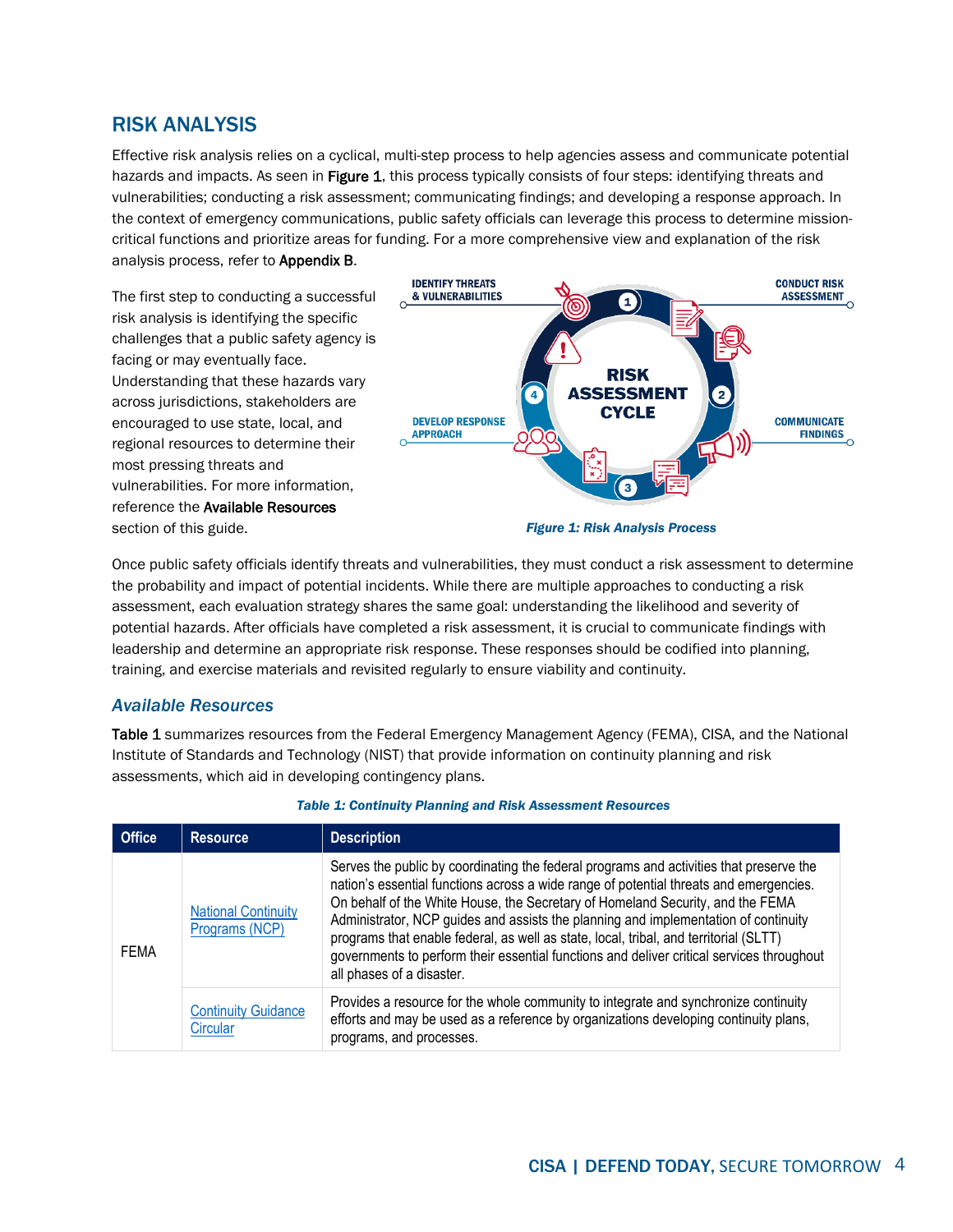| <b>Office</b> | <b>Resource</b>                                                                            | <b>Description</b>                                                                                                                                                                                                                                                                                                                                                                                                                                                                                                                                                                                                                                              |  |  |
|---------------|--------------------------------------------------------------------------------------------|-----------------------------------------------------------------------------------------------------------------------------------------------------------------------------------------------------------------------------------------------------------------------------------------------------------------------------------------------------------------------------------------------------------------------------------------------------------------------------------------------------------------------------------------------------------------------------------------------------------------------------------------------------------------|--|--|
| <b>FEMA</b>   | Continuity<br><b>Assessment Tool</b>                                                       | Helps jurisdictions to assess plans and programs and identify shortfalls or gaps to guide<br>requests for technical assistance.                                                                                                                                                                                                                                                                                                                                                                                                                                                                                                                                 |  |  |
|               | <b>Continuity Resource</b><br><b>Toolkit</b>                                               | Provides examples, tools, and templates for implementing each chapter of the Continuity<br>Guidance Circular.                                                                                                                                                                                                                                                                                                                                                                                                                                                                                                                                                   |  |  |
|               | <b>Continuity Courses</b>                                                                  | Delivers training to enhance partners' continuity knowledge and expertise.                                                                                                                                                                                                                                                                                                                                                                                                                                                                                                                                                                                      |  |  |
|               | <b>FEMA National Risk</b><br>and Capability<br><b>Assessment</b>                           | Offers a suite of assessment products that measure risk and capability across the nation<br>in a standardized and coordinated process. Products include the Threat and Hazard<br>Identification and Risk Assessment (THIRA) and Stakeholder Preparedness Review<br>(SPR). When analyzed together, these products create a measurement of national risks,<br>capabilities, and gaps.                                                                                                                                                                                                                                                                             |  |  |
|               | Comprehensive<br><b>Preparedness Guide</b>                                                 | Provides guidance for conducting the THIRA and SPR process.                                                                                                                                                                                                                                                                                                                                                                                                                                                                                                                                                                                                     |  |  |
|               | <b>Increasing Resilience</b><br><b>Using THIRA/SPR</b><br>and Mitigation<br>Planning       | Assists SLTT governments to recognize opportunities to understand threats and<br>hazards, assess risks, build and sustain capabilities, reduce vulnerability, identify ways<br>to increase resilience, and avoid duplication of effort.                                                                                                                                                                                                                                                                                                                                                                                                                         |  |  |
| <b>CISA</b>   | <b>Cyber and Risk</b><br><b>Assessments Suite</b>                                          | Provides services and tools that support an assessment of cybersecurity risks to the<br>agency's operations (i.e., mission, functions, image, or reputation), organizational<br>assets, and individuals.                                                                                                                                                                                                                                                                                                                                                                                                                                                        |  |  |
|               | Interoperable<br>Communications<br><b>Technical Assistance</b><br>Program (ICTAP)          | Serves all 56 states and territories and provides direct support to SLTT emergency<br>responders and government officials by developing and delivering training, tools, and<br>onsite assistance to advance public safety interoperable communications capabilities.<br>Technical Assistance service offerings help emergency responders continue to<br>communicate during disasters or large-scale planned events. These ICTAP services,<br>which are provided at no cost, include instruction and assistance with the planning,<br>governance, operational, and technical aspects of developing and implementing<br>interoperable communications initiatives. |  |  |
| <b>NIST</b>   | Contingency<br><b>Planning Guide for</b><br><b>Federal Information</b><br><b>Systems</b>   | Addresses specific contingency planning recommendations for three platform types and<br>provides strategies and techniques common to all systems: 1) Client/server systems;<br>2) Telecommunications systems; 3) Mainframe systems. In addition, this guide defines a<br>seven-step contingency planning process that an organization may apply to develop and<br>maintain a viable contingency planning program for their information systems.                                                                                                                                                                                                                 |  |  |
|               | <b>Risk Management</b><br>Framework for<br><b>Information Systems</b><br>and Organizations | This publication contains comprehensive updates to the Risk Management Framework.<br>The updates include an alignment with the constructs in the NIST Cybersecurity<br>Framework.                                                                                                                                                                                                                                                                                                                                                                                                                                                                               |  |  |

In addition to these national resources, public safety agencies should coordinate with their Statewide Interoperability Coordinator (SWIC) for recommendations specific to their area. SWICs manage the Statewide [Interoperability Communication Plans \(SCIPs\),](https://www.cisa.gov/statewide-communication-interoperability-plans) which are locally-driven, multi-jurisdictional, and multidisciplinary statewide plans to enhance emergency communications. The SCIP creates a single resource for all stakeholders and a unified approach for improving interoperable communications for public safety and officials at all levels of government. Since SCIPs define the current and future direction for interoperable and emergency communications within a state or territory, agencies should understand the strategic direction of all emergency communications and priorities when planning.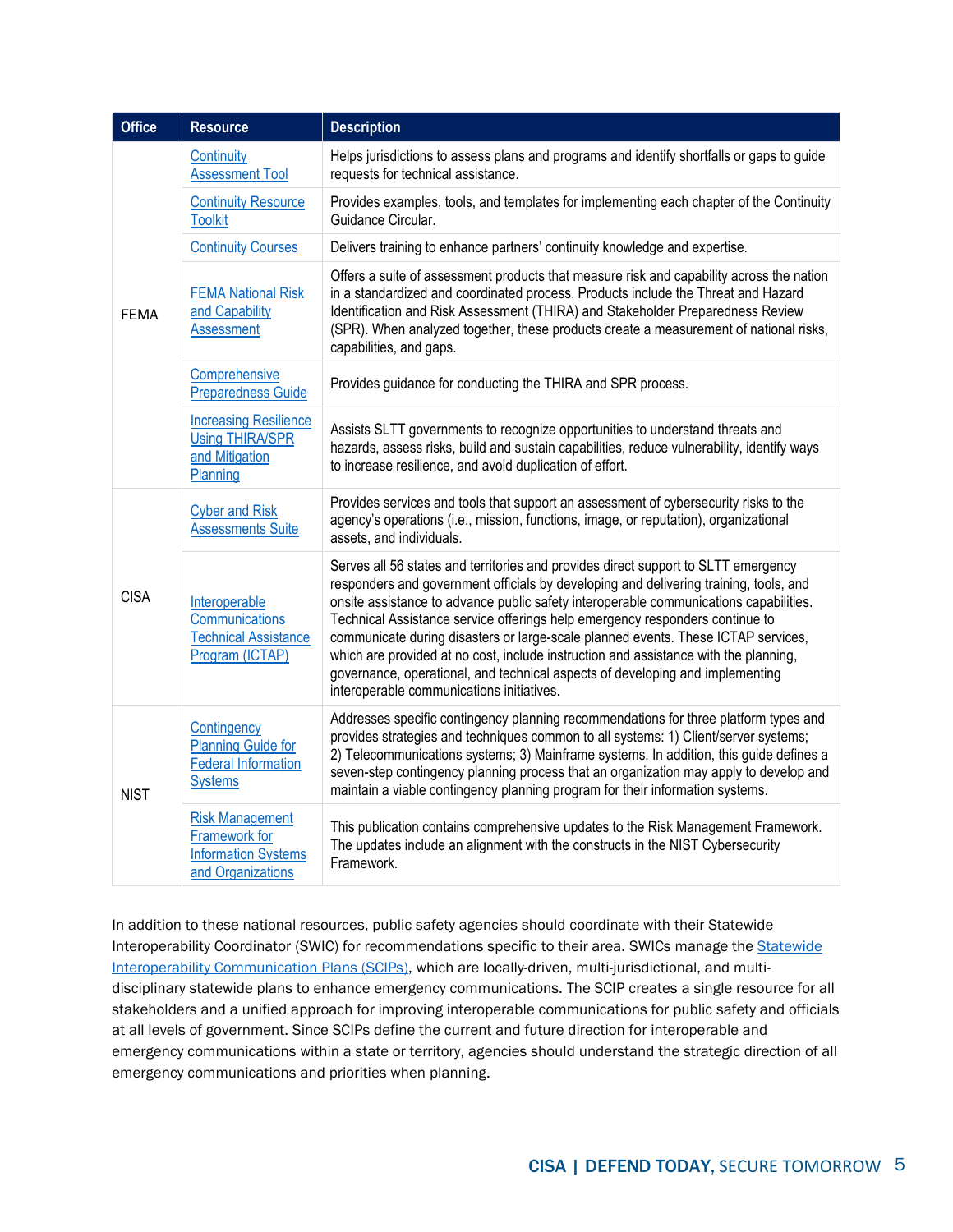#### <span id="page-5-0"></span>*SWIC Roles*

In addition to their primary function of planning and implementing the statewide interoperability program and SCIP, SWICs also provide subject matter expertise to decision-makers on emergency communications investments, as summarized in [Figure 2.](#page-5-1) These contributions ensure funding is coordinated, aligns to the SCIP, and is compatible with surrounding systems. In addition, during periods of reduced funding, SWICs can help leadership accurately prioritize investments. By understanding the capabilities and gaps in their state's emergency communications posture, SWICs are uniquely positioned to make informed decisions on which mission-critical components require funding.

SWICs additionally act as a liaison to the federal government on issues concerning statewide interoperability, including funding challenges. As they play an integral role in establishing and maintaining statewide governance, it is important for areas with diverse communications systems and geography to include SWICs on all relevant correspondences and governance boards. This coordination will ensure SWICs can identify funding opportunities, leverage shared capabilities, and prevent duplicative purchases. Through coordination, SWICs also share success stories that are instrumental in developing products and strategies to advocate and secure funding for interoperability solutions within their respective states and at the federal level.

#### How Do SWICs Contribute to Funding Decisions?

SWICs are experts on their states' emergency communications and can accurately prioritize funding during periods of reduced budgets

SWICs act as a liaison to the federal government on issues concerning statewide interoperability, including funding challenges

Without a designated, fulltime SWIC or SWIC Program, states are not eligible for certain federal grants

<span id="page-5-1"></span>*Figure 2: SWIC Roles in Funding*

Finally, without a designated, full-time SWIC or SWIC Program, states are not eligible for certain federal financial assistance programs, as noted in [Figure 3.](#page-5-2) These programs include the Department of Homeland Security's (DHS) State Homeland Security Grant Program and Urban Area Security Initiative, the two largest federal emergency communications funding sources.[2](#page-5-3) Public safety agencies should contact their respective SWIC for more information on roles and responsibilities or to assist with funding decisions.



*Figure 3: Grant Eligibility and SWICs*

<span id="page-5-3"></span><span id="page-5-2"></span><sup>2</sup> For more information on DHS Preparedness Grants, visit: [fema.gov/grants/preparedness.](https://www.fema.gov/grants/preparedness)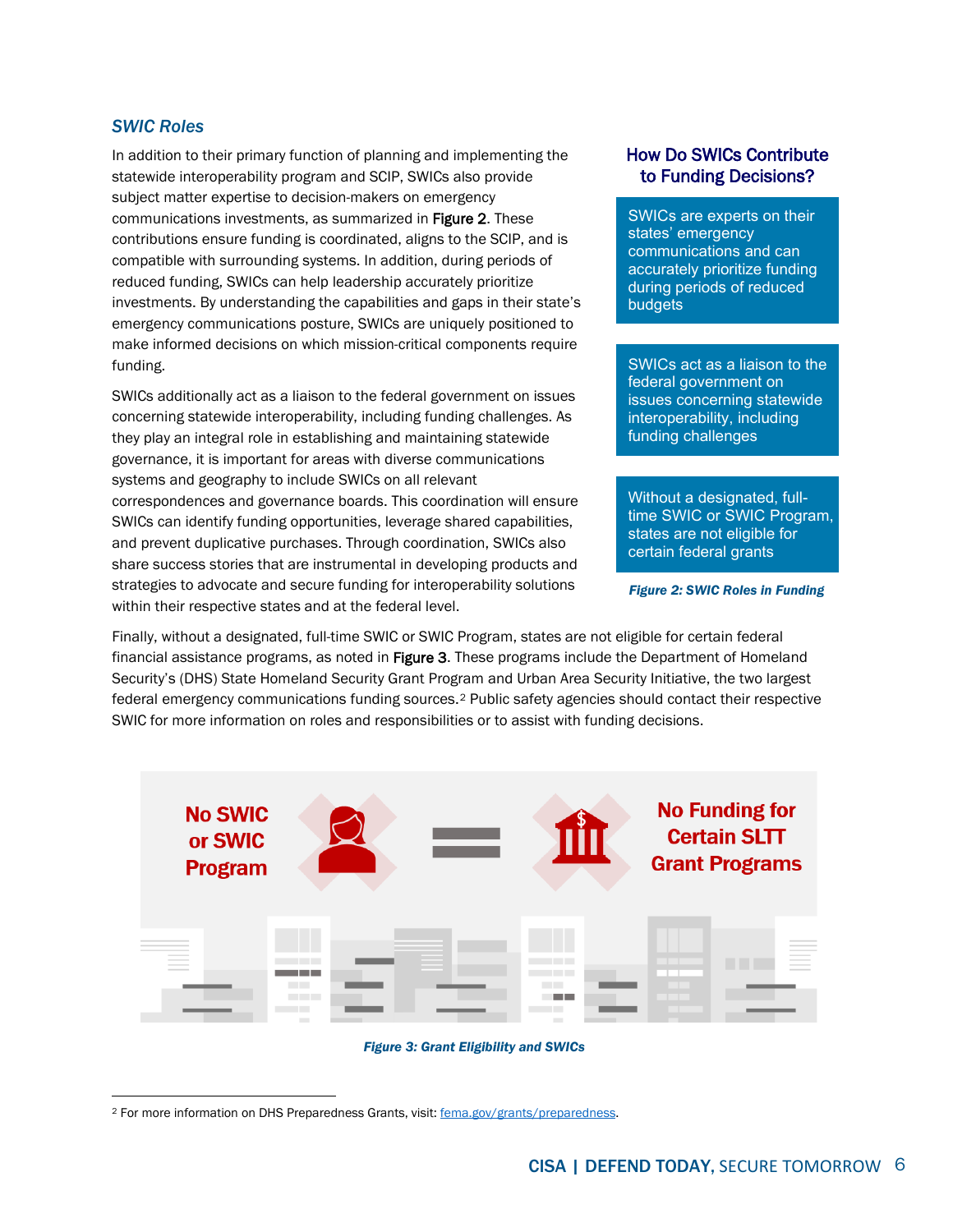# <span id="page-6-0"></span>CONTINGENCY CONSIDERATIONS

This section provides a comprehensive view of the considerations public safety officials must weigh when planning for or facing budget reductions. Specifically, this guide focuses on five mission-critical emergency communications categories, including personnel, operational costs, equipment, software, and a catch-all "other." While [Figure 4](#page-6-1) provides an example budget of these categories and potential line items, SAFECOM and NCSWIC recognize each public safety agency's funding posture is different. As a result, the considerations in this guide may not apply to every organization. Any budget decision will come with its particular tradeoffs, and, as such, SAFECOM and NCSWIC do not endorse any one decision or course of action.



| Category | Item                     | <b>Example</b>                                                     | Costs          |
|----------|--------------------------|--------------------------------------------------------------------|----------------|
|          | Full-time positions      | Employees who are paid a salary and typically work 40 hours a week | \$500,000.00   |
|          | Part-time positions      | Employees who typically do not work 40-hour weeks                  | \$165,000.00   |
|          | Overtime                 | Surge support from existing staff                                  | \$25,000.00    |
|          | <b>Backfill</b>          | Surge support from new or existing staff                           | \$10,000.00    |
|          | Training                 | Funds for employee development, including courses and workshops    | \$50,000.00    |
|          | <b>Benefits</b>          | Health and dental insurance; leave programs; education benefits    | \$250,000.00   |
|          | Facility                 | The rented or owned location where staff report to work            | \$565,000.00   |
|          | <b>Facility Repairs</b>  | Plumbing, electrical, etc.                                         | \$30,000.00    |
|          | <b>Utilities</b>         | Water and electricity                                              | \$70,000.00    |
|          | <b>Replacement Parts</b> | Capital spares; interchangeable parts                              | \$20,000.00    |
|          | Incidentals              | Gas, fuel, etc.                                                    | \$15,000.00    |
|          | Services (Contracts)     | Vendors used to support facility rental or maintenance             | \$50,000.00    |
|          | Backup Site Rental       | Funds for use in case of facility outage                           | \$50,000.00    |
|          | Maintenance              | Funds to test or repair broken equipment                           | \$75,000.00    |
|          | Subscriptions            | Cost for total radio rental from a partner organization            | \$10,000.00    |
|          | <b>System Upgrades</b>   | Funds for equipment upgrades                                       | \$5,000.00     |
|          | Capital Investments      | Site and tower construction; fixed network equipment               | \$1,860,000.00 |
|          | Licenses                 | Subscription or one-time purchase costs                            | \$550,000.00   |
|          | Maintenance              | IT support                                                         | \$200,000.00   |
|          | Other                    | Expenses that fall outside of normal categorization                | \$500,000.00   |

<span id="page-6-1"></span>*Figure 4: Sample Emergency Communications Budget and Categories*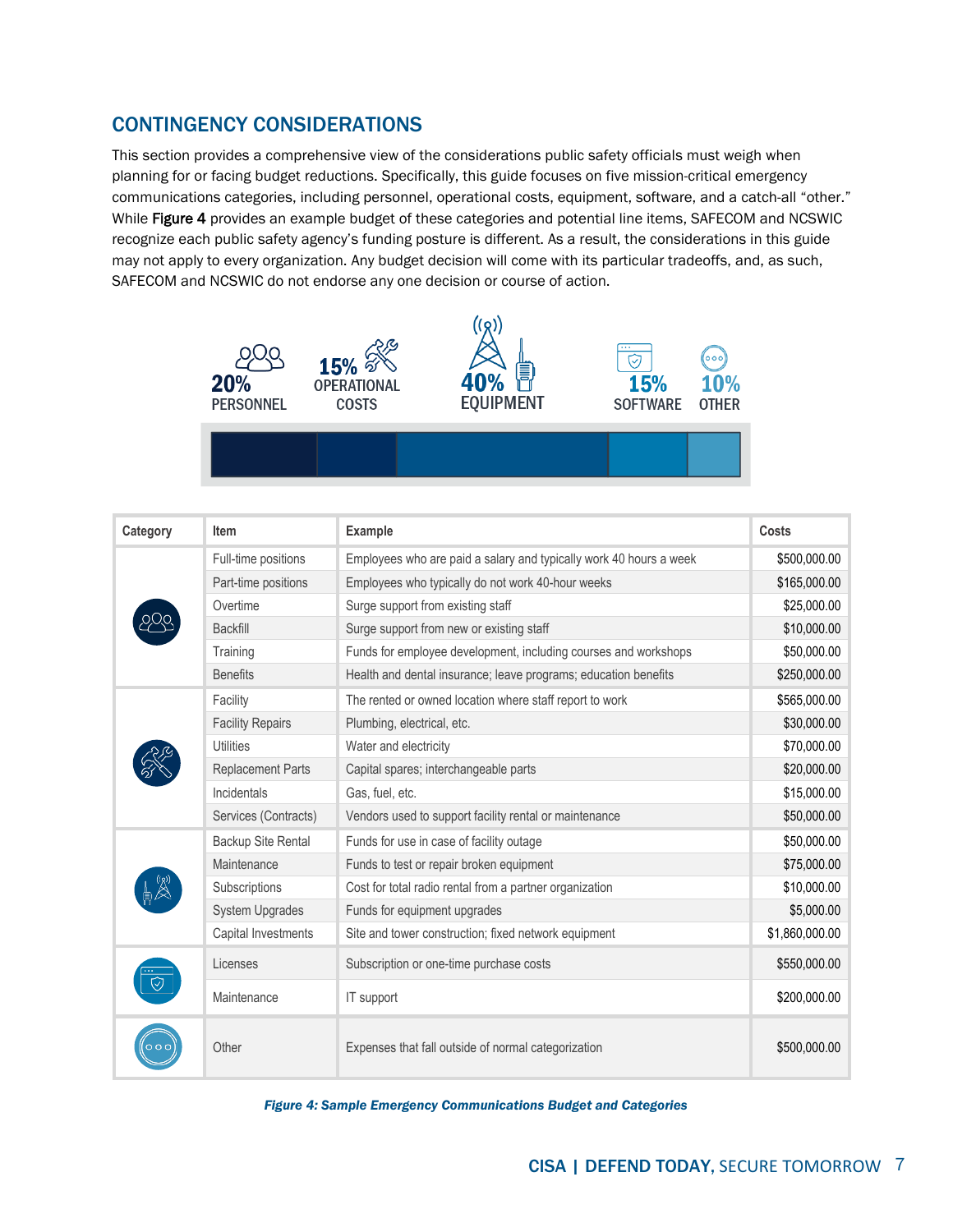#### <span id="page-7-0"></span>**Personnel**



CISA, SAFECOM, and NCSWIC continue to recognize the importance of funding and sustaining emergency communications personnel. As demonstrated through Goal 1 of the [National Emergency Communications Plan,](https://www.cisa.gov/necp) governance and leadership remain essential to the nation's public safety mission. Without developing and maintaining strong governance, public safety agencies risk losing the capacity to effectively plan, address capability gaps, and contribute to national emergency communications efforts. As noted in the 2018 SAFECOM Nationwide Survey (SNS) findings, 38 percent of respondents reported their SWIC informs state executive leadership on efforts to advance public safety communications and interoperability. Therefore, funding these SWIC positions and other emergency communications personnel is critical to informing state leadership on how to secure both day-to-day and emergency operations. This section explores how to advocate for personnel funding before, during, and after budget cuts to maintain these essential services and positions.

#### <span id="page-7-1"></span>*Before*

Public safety officials should consider preparing justifications for current staff and their roles in advance of budget cuts. Detailed accounts of each position's contribution to the agency may help maintain essential staffing during times of financial constraint. Officials should also consider connecting roles to mission-critical functions. For example, officials can better convey each position's value to leadership by outlining personnel duties during steadystate and response operations.

Within these justifications, agencies may also consider plans for mitigating financial hardship, including modifications to staff roles. For example, revisions to position hours, duties, and pay schedules can be completed in advance of budget cuts, assisting officials in determining how to best maintain essential staffing and customer service levels through periods of fiscal instability. In addition, public safety officials should consider incorporating a restoration schedule into existing plans. A comprehensive restoration plan that outlines the steps necessary for an eventual "return to normal" can help ease the transition back to routine functions, alleviate uncertainty among staff, and provide budgetary projections for personnel.

In addition to planning activities, officials should consider allocating or reallocating unspent balances from current year budgets to mitigate the effect of potential budget cuts in the future. By collaborating with decision-makers to find ways to roll over unused funding, officials can create a safety net for future funding gaps. For example, Goodhue County, Minn., reallocated part of their unspent personnel budget towards their Radio Infrastructure Fund, allowing the county to retain funding for future capital investments.

#### Goodhue County, Minn. Creates Emergency Fund



Goodhue County, Minn., utilizes a unique solution to ongoing public safety funding challenges: an enterprise fund. This emergency communications-specific fund, titled the Radio Infrastructure Fund, has been used to offset unforeseen costs due to equipment failures, required or unexpected upgrades, or reduced budgets, as well as fund more routine purchases. Each year, Goodhue County contributes funding which can be either used or saved, at the discretion of the officer in charge. Since 2019, this fund has provided flexible solutions for retaining emergency communications funding, especially following vendor contract and renegotiations. Rather than having unspent personnel funding reallocated to another department or office, Goodhue County continues to retain ownership of the Radio Infrastructure Fund, allowing the county to control how it's used and save for larger investments in the future.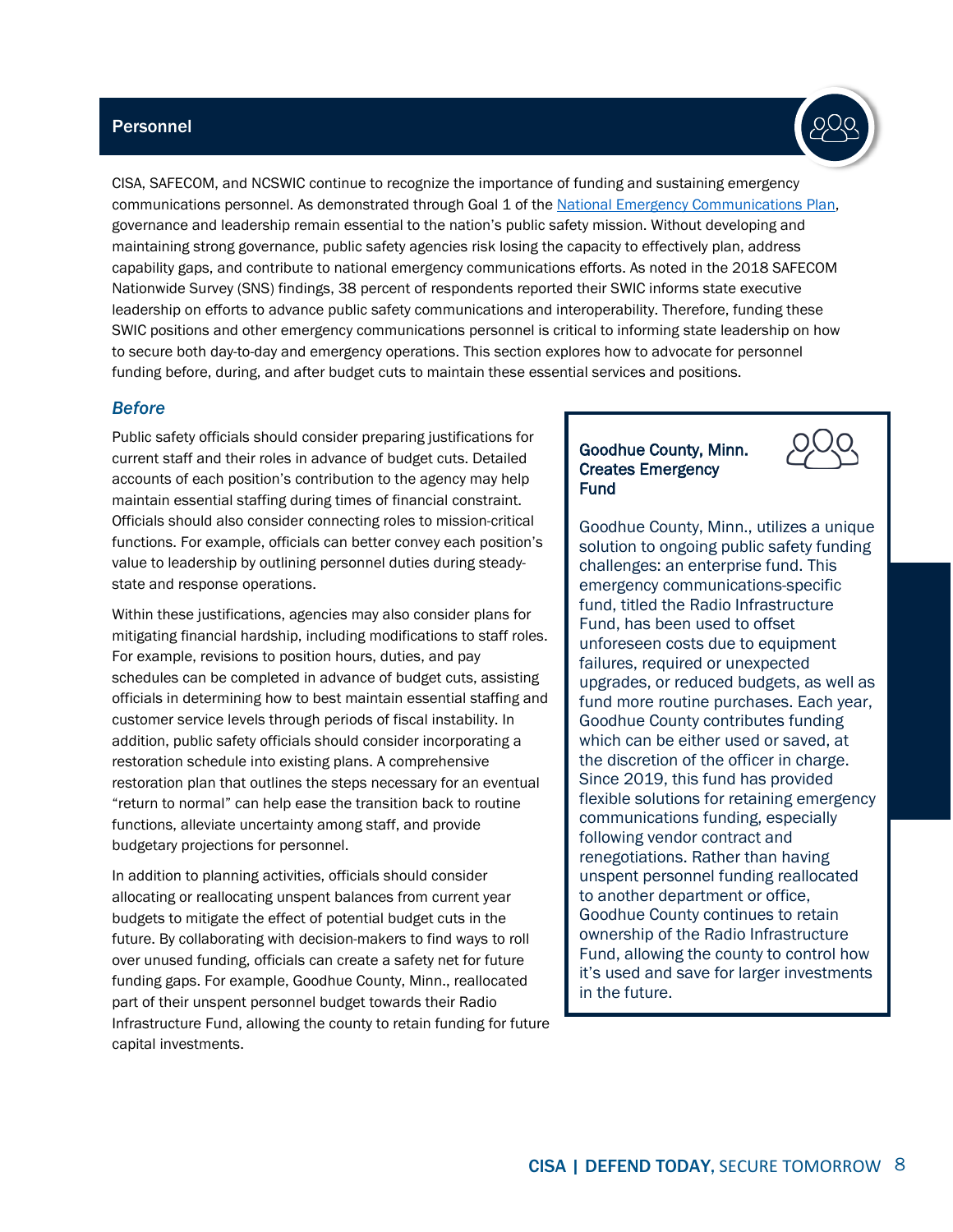#### <span id="page-8-0"></span>*During*

During budget cuts, agency leadership often considers staff reductions as the most straightforward path to fiscal balancing. However, the consequences of furloughs and hour reductions often outweigh the benefits. Public safety agencies should recognize the challenges posed by overtime, staff reductions, and eventual rehiring. To start, reducing staff capacity often forces remaining staff to work overtime. While efforts to ensure mission-critical operations are essential, public safety agencies should recognize that overtime is usually more expensive than regular pay and may diminish any savings initially accrued from reduced staffing. Hour reductions and staff furloughs also open public safety agencies to risks with rehiring. By temporarily reducing staff, agencies may permanently lose positions during budget realignment.

Furthermore, furloughing staff often incentivizes personnel to find a new position within competing markets. This challenge, coupled with the potential of hiring freezes, may leave public safety agencies short-staffed even after a budget is restored. Additionally, if a public safety agency can replace staff, officials should recognize that costs associated with training are often more expensive than retaining staff during financial hardships.

Public safety officials should also be aware of existing contractual requirements for personnel. For example, when an agency has backfill contracts or clauses, the organization remains legally obligated to follow through on agreements, even if staff have been furloughed for financial reasons. Without planning for contractual obligations, any difficulties funding personnel may be exasperated.

#### <span id="page-8-1"></span>*After*

Following budget cuts, there are still steps public safety agencies can take to reduce impacts on personnel. For example, agencies should consider encouraging members to attend conferences, training courses, and other events virtually. Virtual attendance can substantially reduce travel costs while still fulfilling position, governance, education, and networking goals. In addition, while officials may be tempted to cut training budgets outright, planning for employees to attend trainings is often necessary for staff to maintain jobessential certifications. Agencies should also consider that money saved by travel alternatives may be reallocated towards other budget needs or saved to mitigate future financial insecurity.



*Figure 5: Personnel Considerations*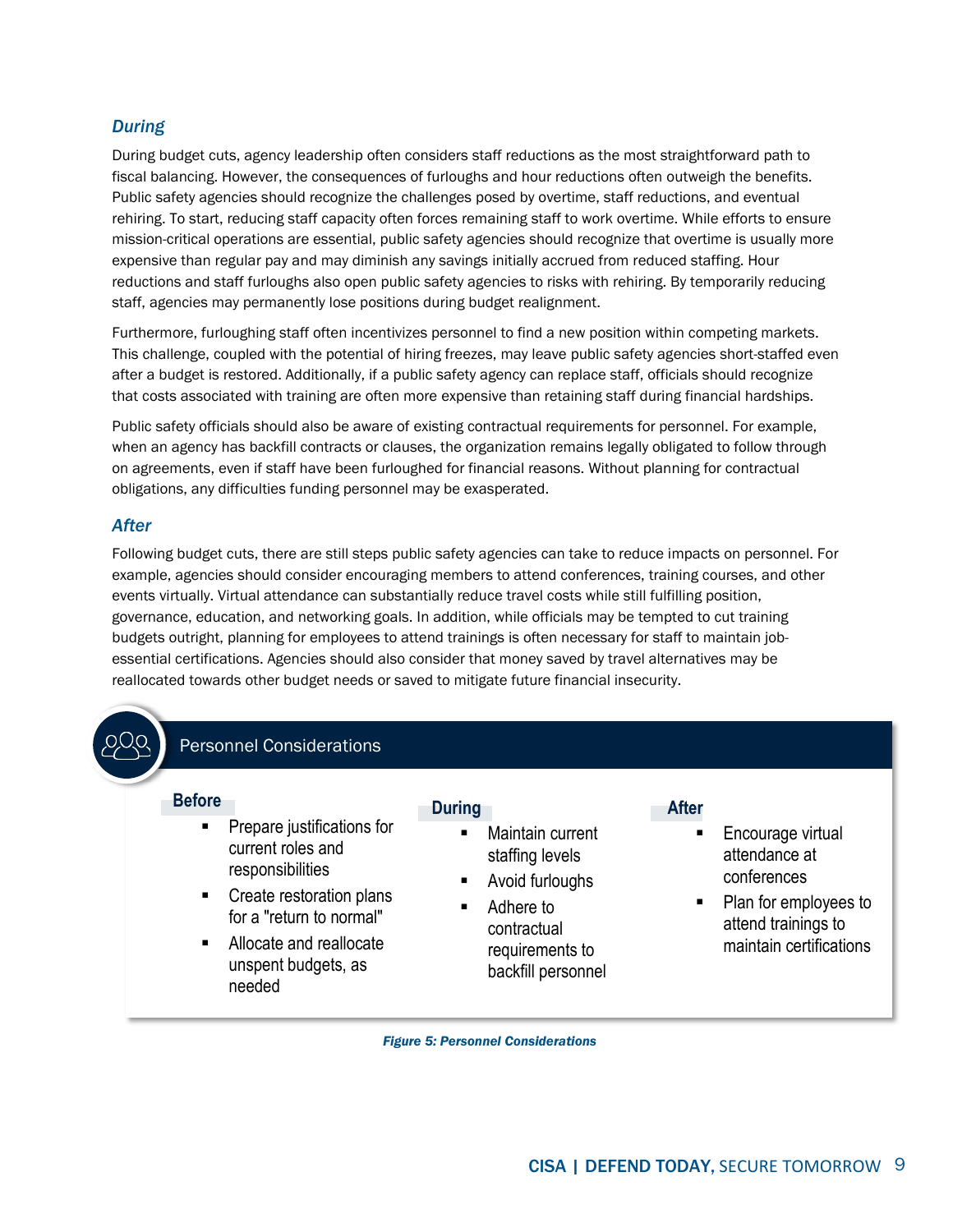#### <span id="page-9-0"></span>Operational Costs



Operational costs, which typically include ongoing expenses incurred through daily operations, are vital to maintaining mission-critical emergency communications capabilities. Without the ability to fund recurring costs, public safety agencies risk losing essential services and contracts. Therefore, stakeholders should refer to the following section for considerations on how to ensure funding before, during, and after budget cuts.

#### <span id="page-9-1"></span>*Before*

Before budget cuts occur, there are several steps public safety agencies can take to ensure continued support for operational costs. First, officials should evaluate current incidental consumption and consider setting aside a "rainy day" fund for consumables, such as fuel. In the event of a budget disruption, earmarked funds may help reduce interdepartmental competition and ensure continuity of operations. Additionally, having these funds set aside before fiscal challenges occur may ensure a smoother transition when unexpected events strain budgets. Finally, officials should consider planning for site consolidation in anticipation of future budget cuts. As seen through the 2020 disaster season, many public safety agencies have implemented site consolidation as a cost-savings method for mortgages or leases. Having an emergency site consolidation plan in place, well in advance of budget cuts, will help ensure agencies meet operational costs during unexpected challenges.

#### <span id="page-9-2"></span>*During*

Amid budget cuts, public safety officials should consider both the immediate and long-term impacts of reduced funding for operational costs. In the near term, reducing existing services or contracts (e.g., subscriptions, rent, leases, licenses) may affect an organization's ability to perform critical response functions. However, agencies should also communicate the lasting impacts of defaulting on contracts to leadership and decision-makers. Officials should understand how terminating or reneging on contracts may result in late or legal fees, increasing the cost of services long-term. Defaulting may also negatively impact credit scores, making it more difficult to secure certain funding mechanisms (e.g., bonds) in the future.

#### <span id="page-9-3"></span>*After*

Following periods of budget disruption, public safety agencies should consider revisiting existing contract terms to reduce or modify payment schedules. For example, organizations may choose to refinance mortgages or adjust existing interest rates after times of fiscal stress. These renegotiations may reduce operational costs in the short term and lower premiums going forward.



## Operational Costs Considerations

#### **Before**

 Set aside funding for incidentals or consumables

- Consider funding backup fuel reserves and/or secondary sites
- Plan for site consolidation

**During**

 Recognize that terminating or defaulting on contracts may result in late/legal fees or reduced credit scores

#### **After**

- Consider renegotiating contract terms to modify payment schedules
- Refinance for lower interest rates

*Figure 6: Operational Costs Considerations*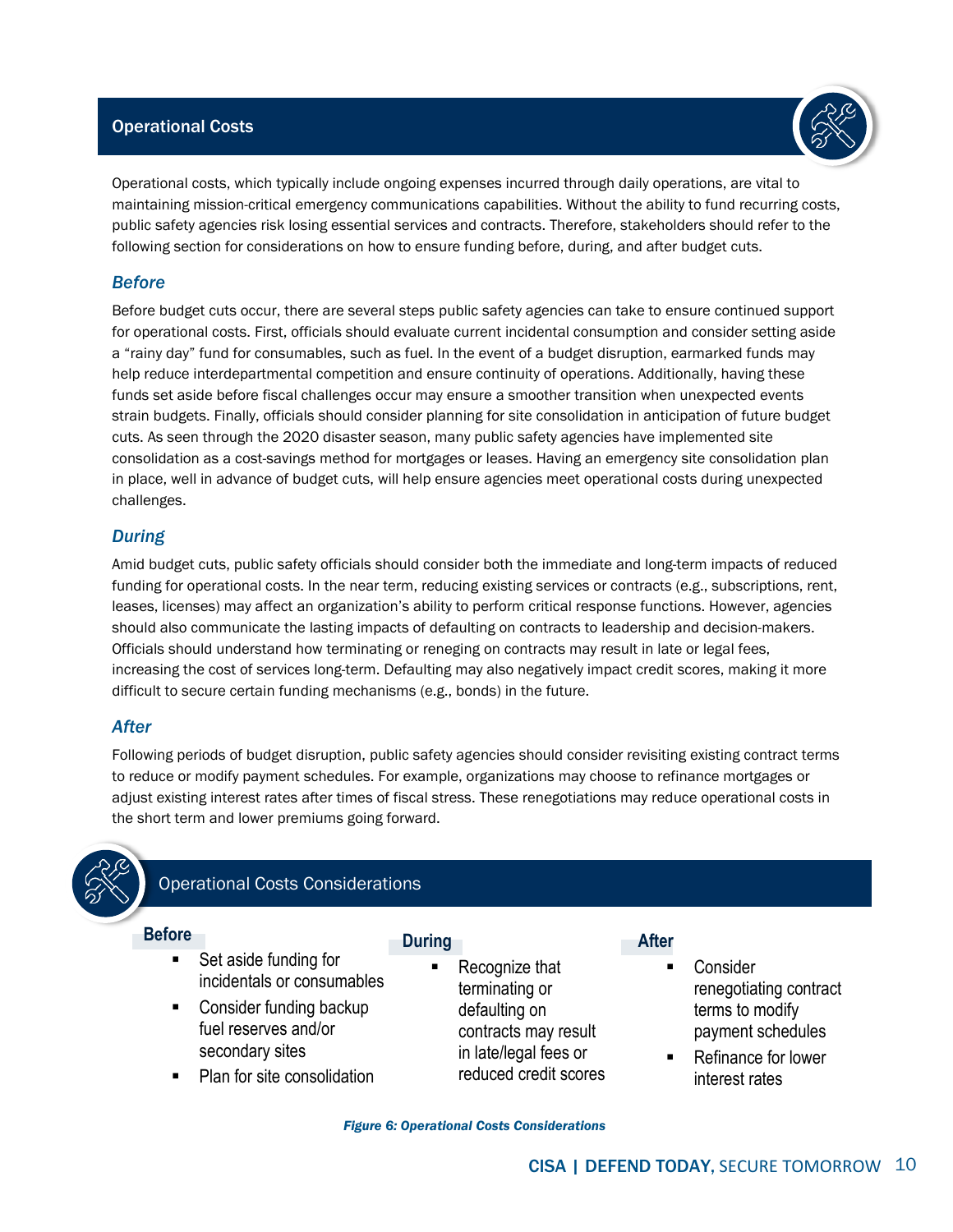#### **INTRODUCTION**

When disaster stries, the need to communicate is immediate States, territories, tribes, and localities rely on operable and interoperable communications to respond effectiely to incidents, both large and small While recognied as a priority across the nation, funding for emergency communications remains a challenge, especially in a period of stressed budgets and competing priorities To ensure public safety staeholders hae the information they need to mae effectie decisions before, during, and after budget cuts, this guide proides a series of contingency considerations to ustify inestment in mission critical components

Recent national eents, such as the COID pandemic, ongoing geopolitical tensions, and seere weather eents hae caused publi c safety agencies to reprioritie funding, often to the emergency communications communitys detriment In an already strained funding enironment, budget reductions directly impact eerything from proect timelines to employment status While the nation continues to face unprecedented eents, it is important to note that the causes of funding cuts may come from multiple sources for arious reasons As a result, this guide proides considerations that help agencies naigate budget decisions, regardless of the eent or decision impacting emergency communications funding

The Cybersecurity and Infrastructure Security Agency CISA, in partnership with SAFECOM and the National Council of Statewide Interoperability Coordinators NCSWIC, deeloped the Contingenc lanning uie for ergenc Counications uning to help decision maers plan for the continuity of public safety communications budgets Building off the Contingency Considerations When Facing Reductions in Emergency Communications Budgets fact sheet published in April 202, this epanded guide proides a more comprehensie loo at the considerations public safety officials must weigh when planning for or facing budget reductions Specifically, this guide focuses on fie m ission critical emergency communications components and proides detail on the considerations within each category, including personnel, operational costs, equipment, software, and a catch all other Additionally, the guide features realworld eamples s howcasing the successful implementation of contingency planning best practices and considerations

The public safety mission requires agencies to continuethe performance of essential functions and delier critical serices across a broad spectrum of emergencies when eents disrupt normal operations Een if agencies budgets are drastically reduced, emergency serices must continue While this guide focuses on contingency planning for eergenc counications funing , it includes an oeriew of continuity planning and the ris analysis process There are numerous resources to assist public safety agencies in assessing and mitigatingriss, which decision maers can incorporate into contingency plans Comprehensie c ontinuity planning is a dierse and comple field, with terminology often differing across the disciplines As such, Appendi A proides a glossary with selected definitions of terms used within this guideto ensure consistency with national guidance and standards

CISA collaborated with the oint SAFECOM and NCSWIC Funding and Sustainment Committee to gather input from members and other public safety eperts to deelop this guide While suggestions in this guide might not apply to eery public safety staeholder or discipline, officials are encouraged to use this document as a resource when preparing for, responding to, or recoering from incidents that necessitate emergency communications budget cuts

The Federal Emergency Management Agency defines continuity terms atfemagoemergency managersnational preparednesscontinuityterms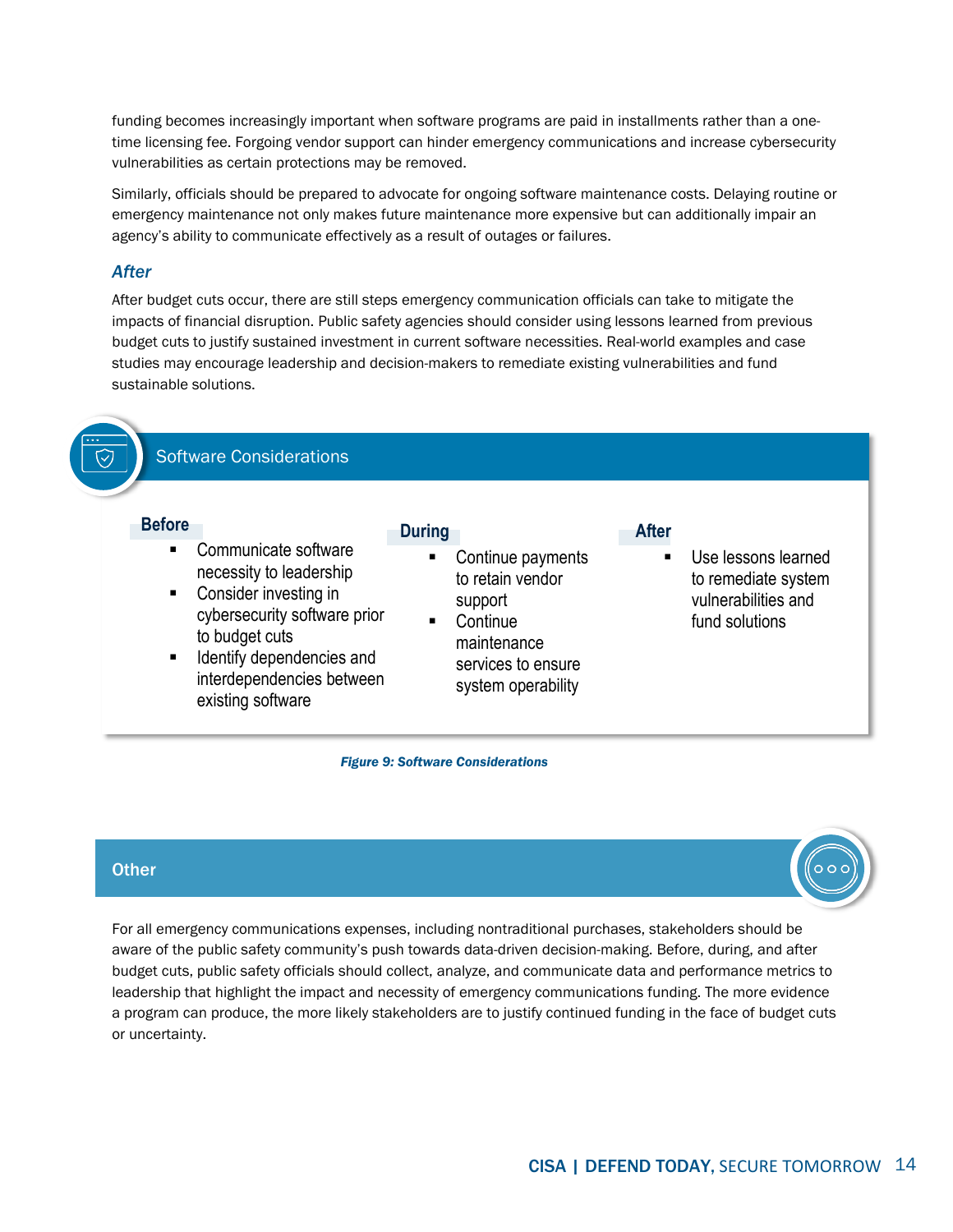# ale of Contents

| Introduction                      |
|-----------------------------------|
| is nalysis                        |
|                                   |
|                                   |
| <b>Contingency Considerations</b> |
| Personnel                         |
|                                   |
|                                   |
|                                   |
| perational Costs                  |
|                                   |
|                                   |
|                                   |
| uipment                           |
|                                   |
|                                   |
|                                   |
| Software                          |
|                                   |
|                                   |
|                                   |
| ther                              |
| Conclusion                        |
|                                   |
| ppendix lossary                   |
| ppendix is nalysis Process        |